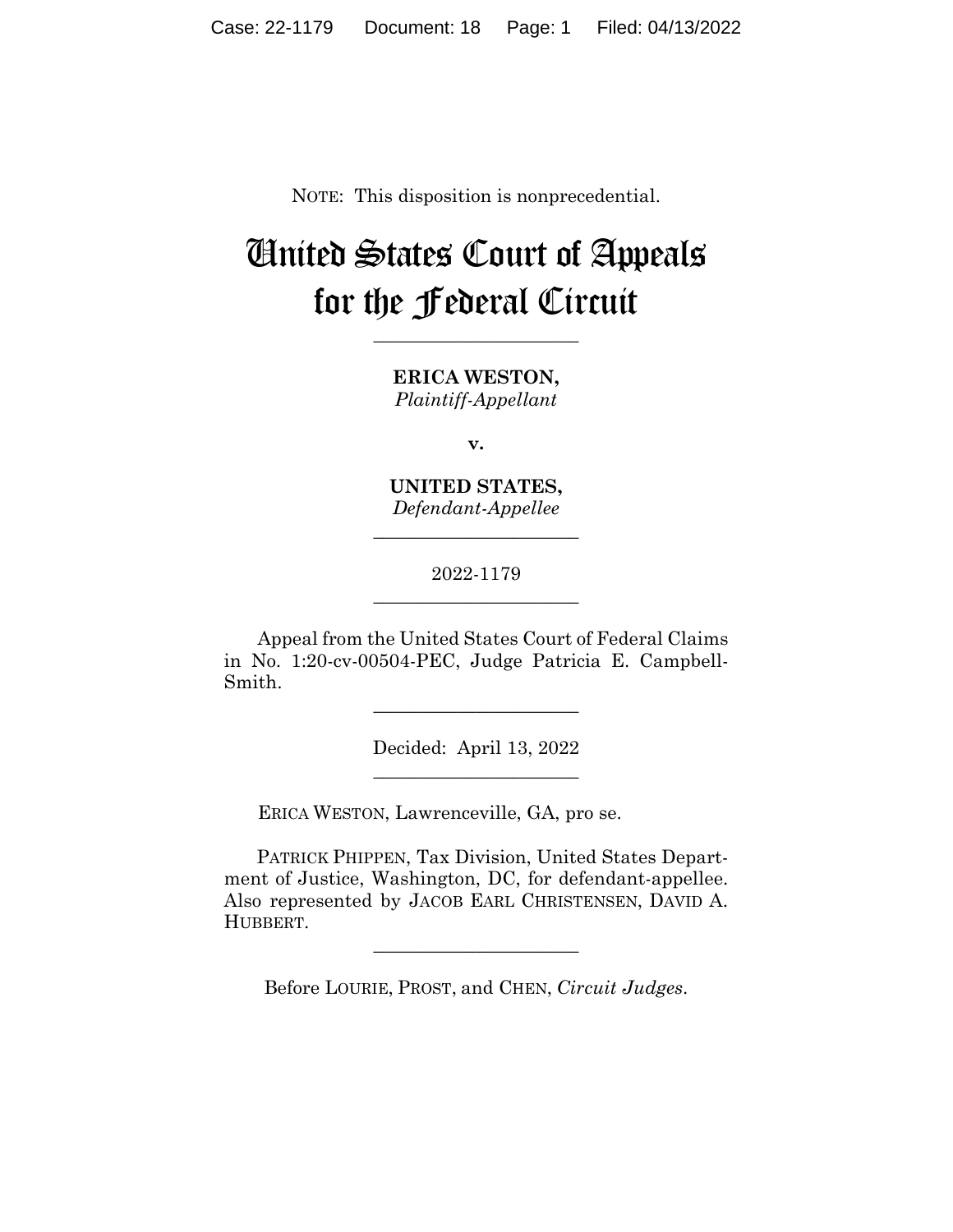#### PER CURIAM.

Appellant Erica Weston appeals the decision of the U.S. Court of Federal Claims (Claims Court) granting the United States' (Government) motion to dismiss her complaint, which sought a refund for overpayment of federal income taxes that she claimed in her 2012 and 2013 returns, for lack of subject matter jurisdiction. The Claims Court held that since Ms. Weston's complaint was filed after the two-year limitations period set forth in 26 U.S.C. § 6532(a)(1), it did not have jurisdiction to hear her case. On appeal, Ms. Weston relies on 26 U.S.C. § 7502(a)(1) to argue that the Claims Court erred because her complaint was mailed before the limitations period expired. Since the Claims Court correctly concluded that Ms. Weston's complaint was untimely filed, we *affirm* the dismissal.

#### **BACKGROUND**

## A

To maintain a tax refund suit against the United States, taxpayers must first file a refund claim with the Internal Revenue Service (IRS). 26 U.S.C. § 7422(a). Taxpayers then have two years from the date the IRS mails a notice disallowing the claim to initiate a lawsuit to recover the refund:

No suit or proceeding under section 7422(a) for the recovery of any internal revenue tax, penalty, or other sum, shall be begun . . . after the expiration of 2 years from the date of mailing by certified mail or registered mail by the Secretary to the taxpayer of a notice of the disallowance of the part of the claim to which the suit or proceeding relates.

26 U.S.C. § 6532(a)(1). We have held that the failure to file a timely complaint under  $\S 6532(a)(1)$  deprives the Claims Court of subject matter jurisdiction. *RHI Holdings, Inc. v. United States*, 142 F.3d 1459, 1461–63 (Fed. Cir. 1998); *accord Kaffenberger v. United States*, 314 F.3d 944, 950–51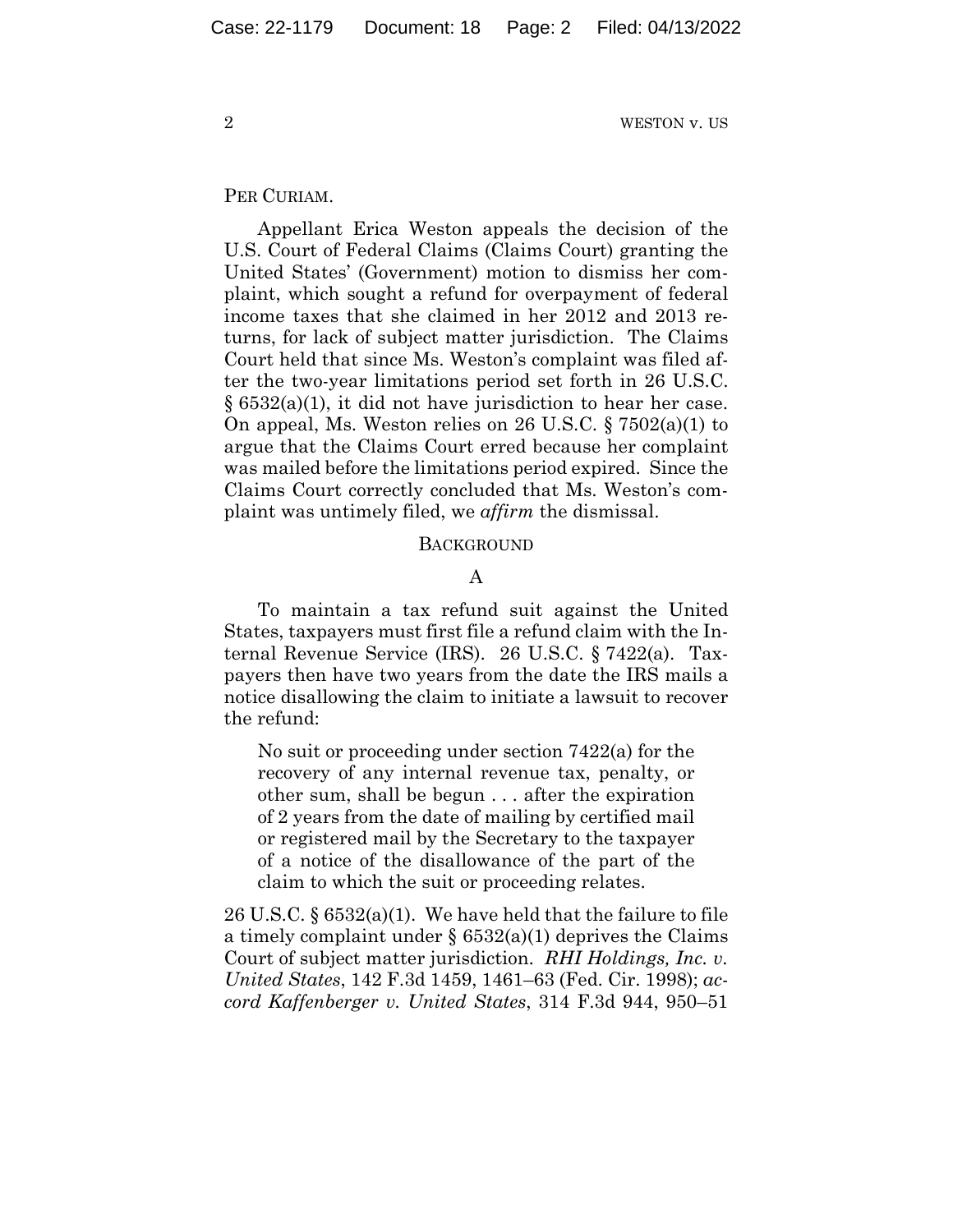(8th Cir. 2003); *In re Pransky*, 318 F.3d 536, 542 (3d Cir. 2003); *Ohio Nat'l Life Ins. Co. v. United States*, 922 F.2d 320, 324 (6th Cir. 1990).

#### B

After Ms. Weston's husband passed away in 2012, she encountered difficulties electronically filing her federal income tax returns for the years 2012 and 2013 due to complications with her social security number. J.A. 12–13. On August 28, 2017, she physically delivered her 2012 and 2013 returns to the IRS office in Atlanta, Georgia, which accepted and filed them that same day. J.A. 12, 18, 22. On these returns, Ms. Weston reported overpayments in the amounts of \$3,112.00 and \$3,600.00 respectively and requested refunds in those amounts. *See* J.A. 24, 29.

On April 4, 2018, the IRS mailed a notice of disallowance to Ms. Weston, notifying her that her refund claim for 2013 was being disallowed because she filed her request too late. J.A. 29−33. On April 11, 2018, the IRS mailed a second notice of disallowance to Ms. Weston, notifying her that her refund claim for 2012 was being disallowed for the same reason. J.A. 24−28. The IRS sent each notice by certified mail, and the notices advised Ms. Weston that she had two years from the date of each notice to seek judicial review of the IRS's determinations. J.A. 24, 27, 29, 32.

Ms. Weston then filed a complaint with the Claims Court seeking review of the IRS's disallowance determinations. J.A. 16. She mailed her complaint, via certified mail, to the Claims Court on April 11, 2020. J.A. 39, 40. The Claims Court received her complaint on April 20, 2020, and docketed the complaint that same day. J.A. 8, 40.

The Government moved to dismiss the complaint for lack of subject matter jurisdiction, or alternatively for failure to state a claim, because it was not timely filed under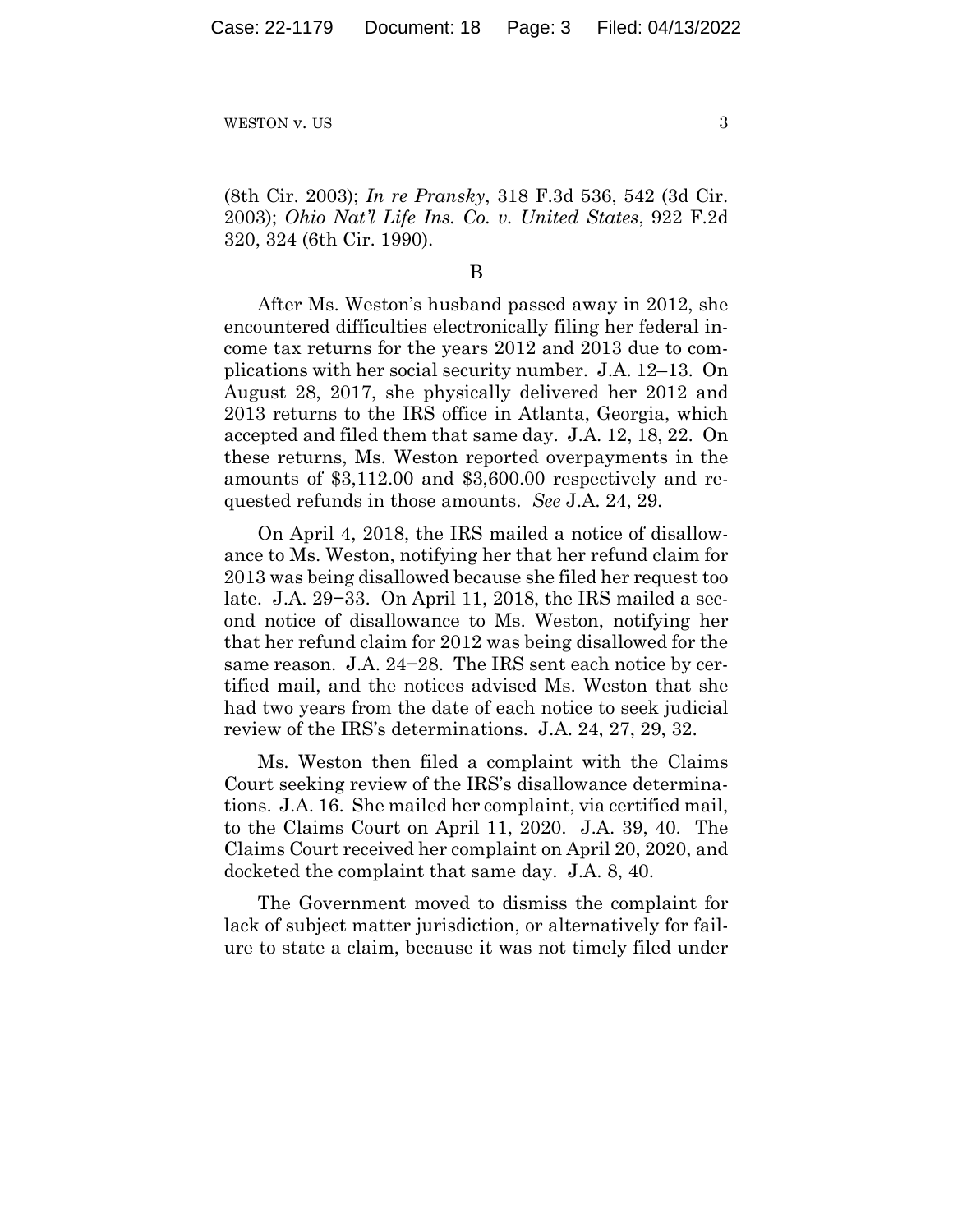26 U.S.C. § 6532(a)(1).1 *Weston v. United States*, 156 Fed. Cl. 9, 10 (2021). Although sympathetic to Ms. Weston's grief after losing her husband and her frustrations with the claims process, the Claims Court found it did not have jurisdiction because her complaint was untimely filed under § 6532(a)(1). *Id.* at 12–13. Accordingly, the Claims Court granted the Government's motion to dismiss Ms. Weston's complaint for lack of subject matter jurisdiction. *Id.* at 10, 13. This appeal followed. This Court has jurisdiction to consider Ms. Weston's appeal under 28 U.S.C. § 1295(a)(3).

### **DISCUSSION**

A plaintiff has the burden to establish the trial court's jurisdiction. *See Diaz v. United States*, 853 F.3d 1355, 1357 (Fed. Cir. 2017). We review *de novo* a dismissal by the Claims Court for lack of subject matter jurisdiction. *Radio-Shack Corp. v. United States*, 566 F.3d 1358, 1360 (Fed. Cir. 2009). And we review the Claims Court's fact findings for clear error. *Stephens v. United States*, 884 F.3d 1151, 1155 (Fed. Cir. 2018).

Ms. Weston argues that the Claims Court failed to consider that, under 26 U.S.C. § 7502(a)(1), timely mailing of her complaint should be treated as timely filing. Appellant's Br. 1; J.A. 36, 38. Ms. Weston contends that since she sent her complaint via certified mail in an envelope

<sup>&</sup>lt;sup>1</sup> The Government alternatively argued that Ms. Weston's refund claims were barred under 26 U.S.C.  $\S$  6511(b)(2)(A), which limits the refund of taxes paid more than three years before the filing of a refund claim to the amount of taxes actually paid within a certain time period prior to the refund claim—here, zero dollars. Appellee's Br. 3, 13–14 . The Government reasserts this argument on appeal. Appellee's Br. 3, 11–15. Because we affirm the Claims Court's dismissal for lack of subject matter jurisdiction, we need not reach this argument.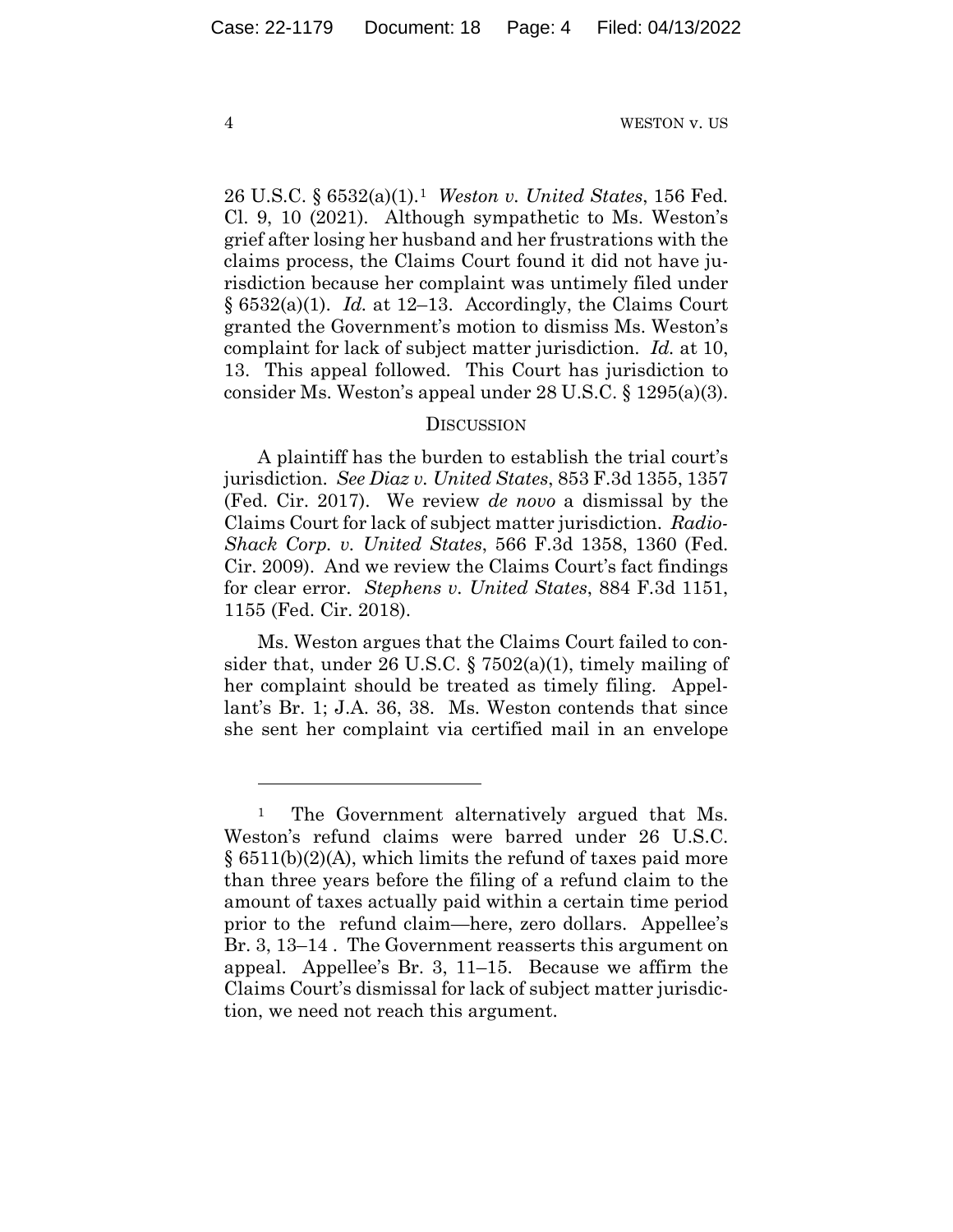WESTON  $\bf{v}$ . US 5

properly addressed to the Claims Court and bearing a postmark from the U.S. Postal Service of April 11, 2020, her complaint was timely filed, and thus the Claims Court had jurisdiction over her complaint. Appellant's Br. 1; J.A. 36, 38. The Government responds that  $\S 7502(a)(1)$  does not apply to documents filed in the Claims Court. Appellee's Br. 6–10. We agree with the Government.

Section  $7502(a)(1)$  sets forth a "mailbox rule" for timely-mailed documents:

If any . . . document required to be filed . . . within a prescribed period or on or before a prescribed date under authority of any provision of the internal revenue laws is, after such period or such date, delivered by United States mail to the agency . . . with which such ... document is required to be filed, . . . the date of the United States postmark stamped on the cover in which such . . . document . . . is mailed shall be deemed to be the date of delivery.

However, § 7502(a)(1)'s mailbox rule "*shall not apply* with respect to . . . the filing of a document in . . . *any court other than the Tax Court*." 26 U.S.C. § 7502(d) (emphasis added); *see also* 26 C.F.R. § 301.7502–1(b)(1)(iii) (defining "document" in  $\S 7502(a)(1)$  as "not includ [ing] any document filed in *any court other than the Tax Court*") (emphasis added). Since Ms. Weston's complaint was a document filed not with the Tax Court, but with the Claims Court, the mailbox rule of  $\S 7502(a)(1)$ , where the postmarked, mailing date is deemed to be the filing date, does not apply. Instead, Rule 3 of the U.S. Court of Federal Claims applies when determining whether her complaint was timely filed. Under that rule, "[a] civil action is commenced by filing a complaint with the court."

Ms. Weston may have *mailed* her complaint within  $\S 6532(a)(1)$ 's two-year limitations period—i.e., by April 11, 2020, but her complaint is nonetheless time-barred